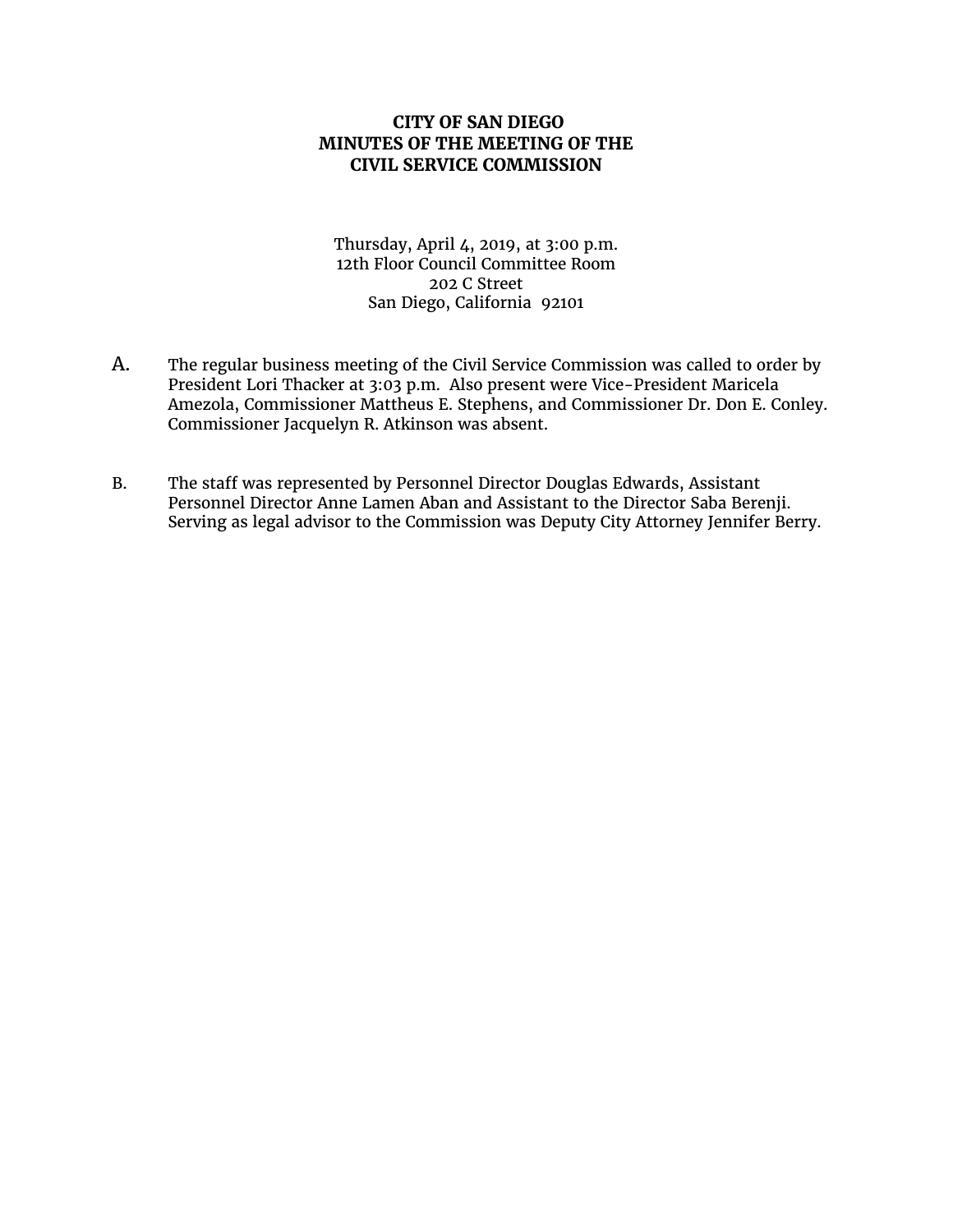

# City of San Diego Civil Service Commission

# **MINUTES**

Lori Thacker, President Maricela Amezola, Vice-President Mattheus E. Stephens, Commissioner Jacquelyn R. Atkinson, Commissioner Dr. Don E. Conley, Commissioner

Thursday, April 4, 2019, at 3:00 p.m. 12th Floor Council Committee Room 202 C Street San Diego, California 92101

This agenda and the supplemental information for each agenda item, if any, can be made available in alternative formats to assist persons with disabilities. Special assistance at the meeting is also available. To request such assistance, please call the Personnel Department Services Supervisor at 236-6402. Requests should be made as early as possible prior to the meeting. Every attempt will be made to accommodate all reasonable requests.

# **ITEMS FOR ACTION**

# **INTRODUCTION** *ACTION TAKEN/PENDING*

1. Roll Call. Present were President Lori Thacker, Vice-President Maricela Amezola, Commissioner Mattheus E. Stephens, and Commissioner Dr. Don E. Conley. Commissioner Jacquelyn R. Atkinson was absent.

## **NON-AGENDA PUBLIC COMMENT**

This portion of the agenda provides an opportunity for members of the public to address the Commission on items of interest within the jurisdiction of the Commission. (Comments relating to items on today's docket are to be taken at the time the item is heard.)

Time allotted to each speaker is determined by the Chair. Comments are limited to no more than five (5) minutes **total per subject** regardless of the number of those wishing to speak. Pursuant to the Brown Act, no discussion or action, other than a referral, shall be taken by the Commission on any issue brought forth under "Non-Agenda Public Comment.<sup>"</sup>

President Thacker acknowledged Alejandrina Grande as the Personnel Department's Employee of the Quarter.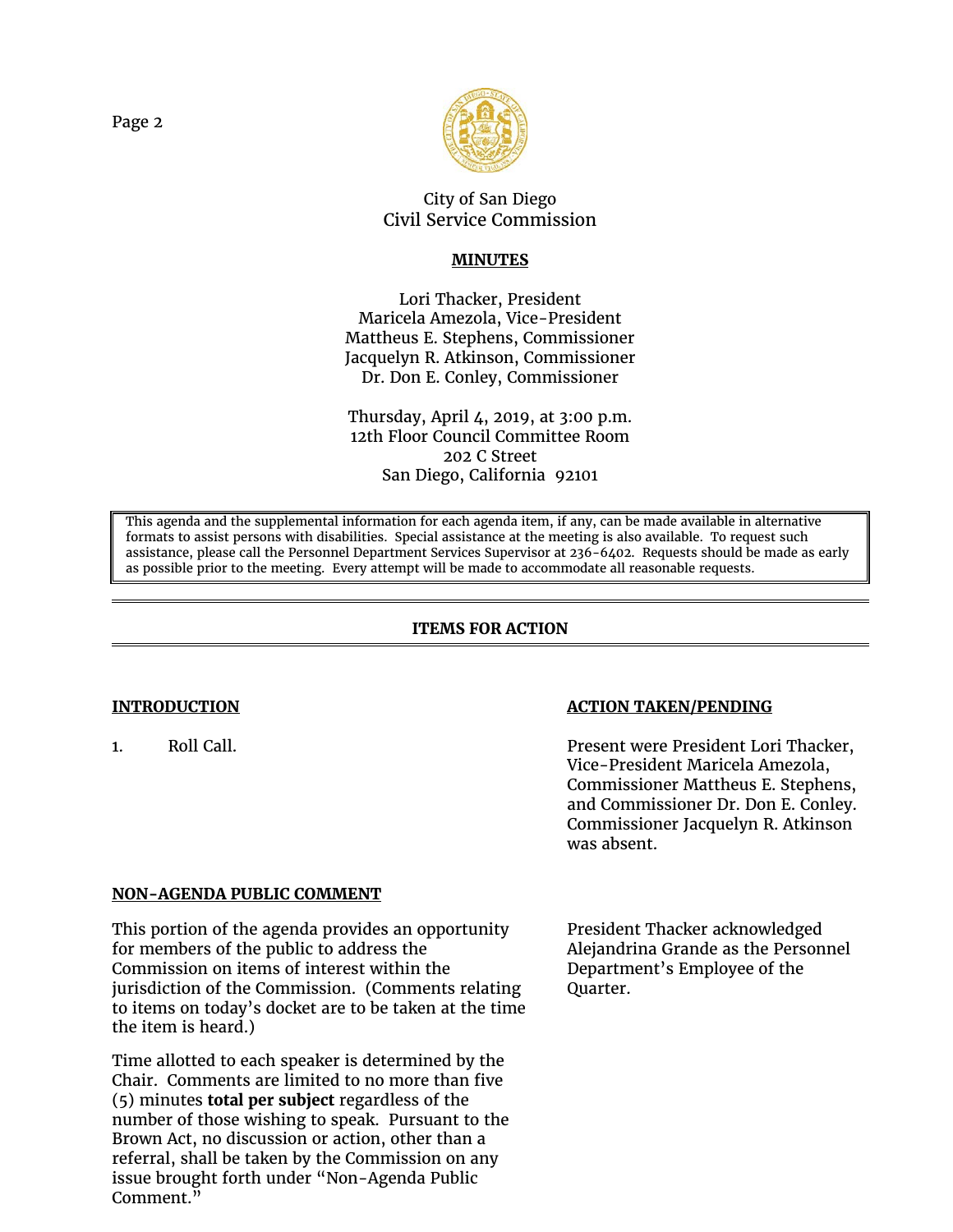## **CONSENT AGENDA (Items 2 through 9 can be approved with one motion.)**

- 2. Approval of the minutes for the regular business meeting of March 8, 2019.
- 3. Leaves of Absence Without Pay In Order. Items 24 through 28.
- 4. Approval of Exceptional Merit Increase for Marshall J. Barker, Senior Backflow and Cross Connection Specialist.
- 5. Approval of Exceptional Merit Increase for Francisco J. Gomez Jr., Building Service Technician.
- 6. Approval of Exceptional Merit Increase for Alfonso G. Jordan, Building Maintenance Supervisor.
- 7. Approval of Exceptional Merit Increase for Osvaldo Cruz Moncada, Painter.
- 8. Approval of Exceptional Merit Increase for Oscar Moran, Machinist.
- 9. Approval of Exceptional Merit Increase for Theodore L. Young, Principal Backflow and Cross Connection Specialist.

### **LEAVES OF ABSENCE WITHOUT PAY – DISCUSSION**

10. Michael P. Akins, Police Officer II, Police Department, for a one-year (first extension) special leave without pay ending March 6, 2020, with his name to be placed on the eligible list for Police Officer II. Hire Date: October 24, 2014 Reason: Maintain employment eligibility. Department Recommendation: Approval.

Approved Items 2 through 9 with one motion.

Approved. Speaking for staff was Eva Sanchez. Speaking for the department was

Margaret Mendez.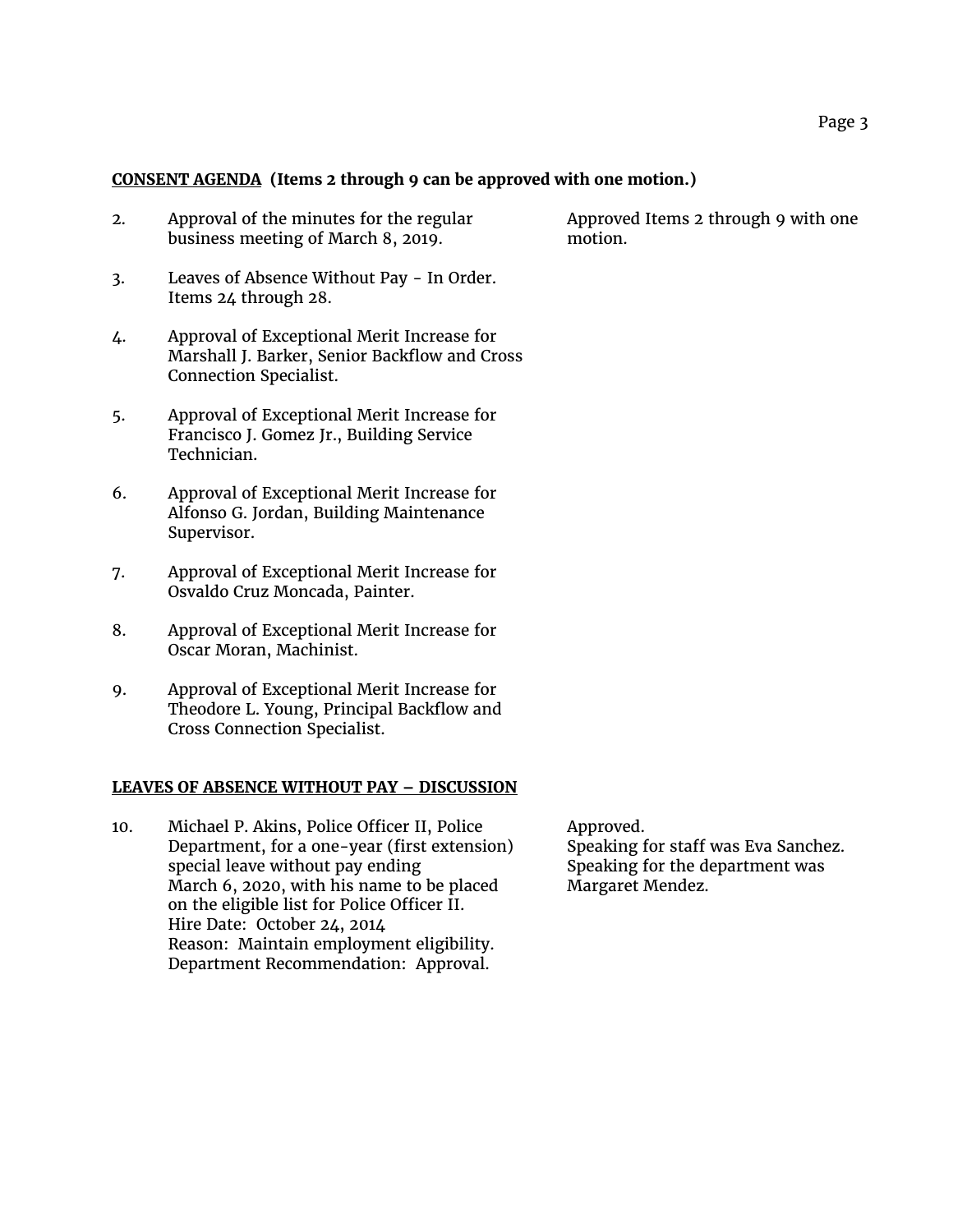#### Page 4

- 11. Julio C. Gonzalez, Water Systems Technician III, Public Utilities Department, for a one-year (third extension) special leave without pay ending March 3, 2020, with his name to be placed on the eligible lists for Water Systems Technician III, Water Systems Technician II, Utility Worker II, and Building Service Technician. Hire Date: June 25, 1998 Reason: Maintain employment eligibility. Department Recommendation: Approval.
- 12. Earl W. Hamilton Jr., Special Event Traffic Controller I, Police Department, for a six-month (second extension) special leave without pay ending May 25, 2019, with his name to be placed on the eligible list for Special Event Traffic Controller I. Hire Date: June 22, 2007 Reason: Maintain employment eligibility. Department Recommendation: Approval.
- 13. Rosanna J. Llanes, Workers' Compensation Claims Aide, Risk Management Department, for a one-year special leave without pay ending February 6, 2020, with her job to be saved. Hire Date: January 3, 2000 Reason: Medical. Department Recommendation: Modification to name on eligible list.
- 14. Tiffany M. Pressler, Clerical Assistant II, Police Department, for a one-year (second extension) special leave without pay ending March 21, 2020, with her name to be placed on the eligible list for Clerical Assistant II. Hire Date: July 3, 2006 Reason: Child care. Department Recommendation: Denial.
- 15. Michael J. Trollinger, Utility Worker I, Transportation and Storm Water Department, for a one-year special leave without pay ending November 25, 2019, with his name to be placed on the eligible list for Utility Worker I. Hire Date: May 8, 2017 Reason: Outside employment. Department Recommendation: Denial.

Approved. Speaking for staff was Eva Sanchez.

Approved. Speaking for staff was Eva Sanchez.

Approved with modification to name on eligible list. Speaking for staff was Eva Sanchez.

Withdrawn.

Denied. Speaking for staff was Eva Sanchez.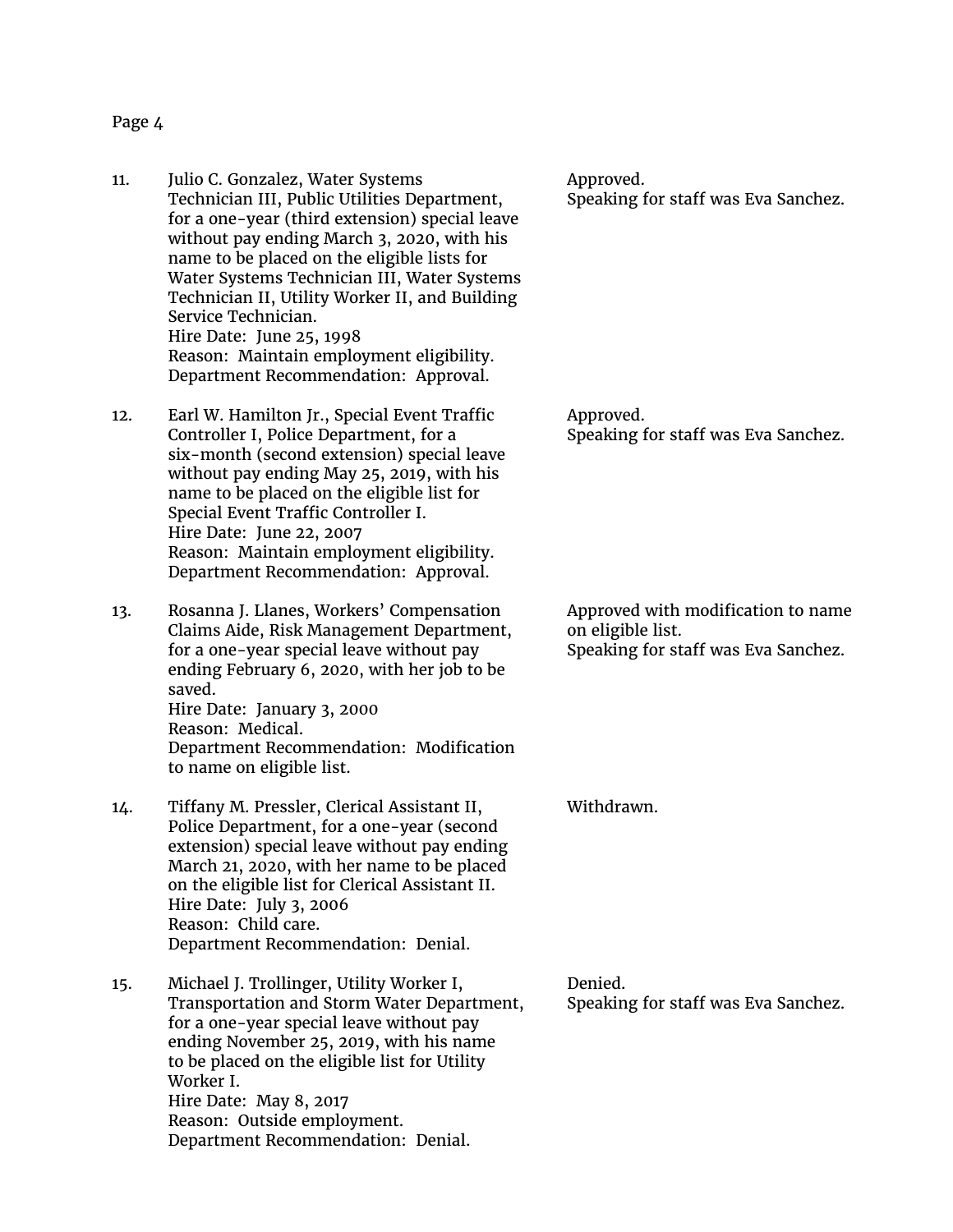16. Ana M. Vasquez, Word Processing Operator, Police Department, for a one-year (first extension) special leave without pay ending March 25, 2020, with her name to be placed on the eligible list for Word Processing Operator. Hire Date: September 21, 2007 Reason: Medical. Department Recommendation: Approval.

Approved. Speaking for staff was Eva Sanchez.

## **POLICY ITEMS - DISCUSSION**

| 17. | Request from the Government Affairs    | Approved.                             |
|-----|----------------------------------------|---------------------------------------|
|     | Department to exempt a Program Manager | Speaking for staff was David Dalager. |
|     | position from the Classified Service.  |                                       |

18. Request from the Communications Department to exempt one Program Manager position and five Program Coordinator positions from the Classified Service.

19. Mark A. Andrews, appealing his conviction record disqualification for the position of Lake Aide I.

20. Jenifer N. Bergeron, appealing her medical disqualification for the position of Police Recruit.

21. Alfonso R. Jimenez, appealing his disqualification for the position of Fire Recruit.

22. Brandon M. Resch, appealing his medical disqualification for the position of Fire Recruit.

23. Tiffany L. Slaughter, appealing the rejection of her application for Grounds Maintenance Worker II (T11226).

Denied. Applicant may reapply for City employment after one year. Speaking for staff was Edgar Portilla.

Speaking for staff was David Dalager.

Speaking was Mark A. Andrews.

Approved.

Continued. Speaking for staff was Edgar Portilla and Jennifer Lamas-Villanueva. Speaking was Jenifer N. Bergeron.

Denied. Speaking for staff was Jennifer Lamas-Villanueva. Speaking was Alfonso R. Jimenez. Speaking for the department was Fire Chief Colin Stowell.

Denied. Speaking for staff was Edgar Portilla. Speaking was Brandon M. Resch.

Denied. Speaking for staff was Jennifer Lamas-Villanueva. Speaking was Tiffany L. Slaughter. Speaking for the department was Rebeca Cordova. Speaking for Local 127 was Rodney Fowler.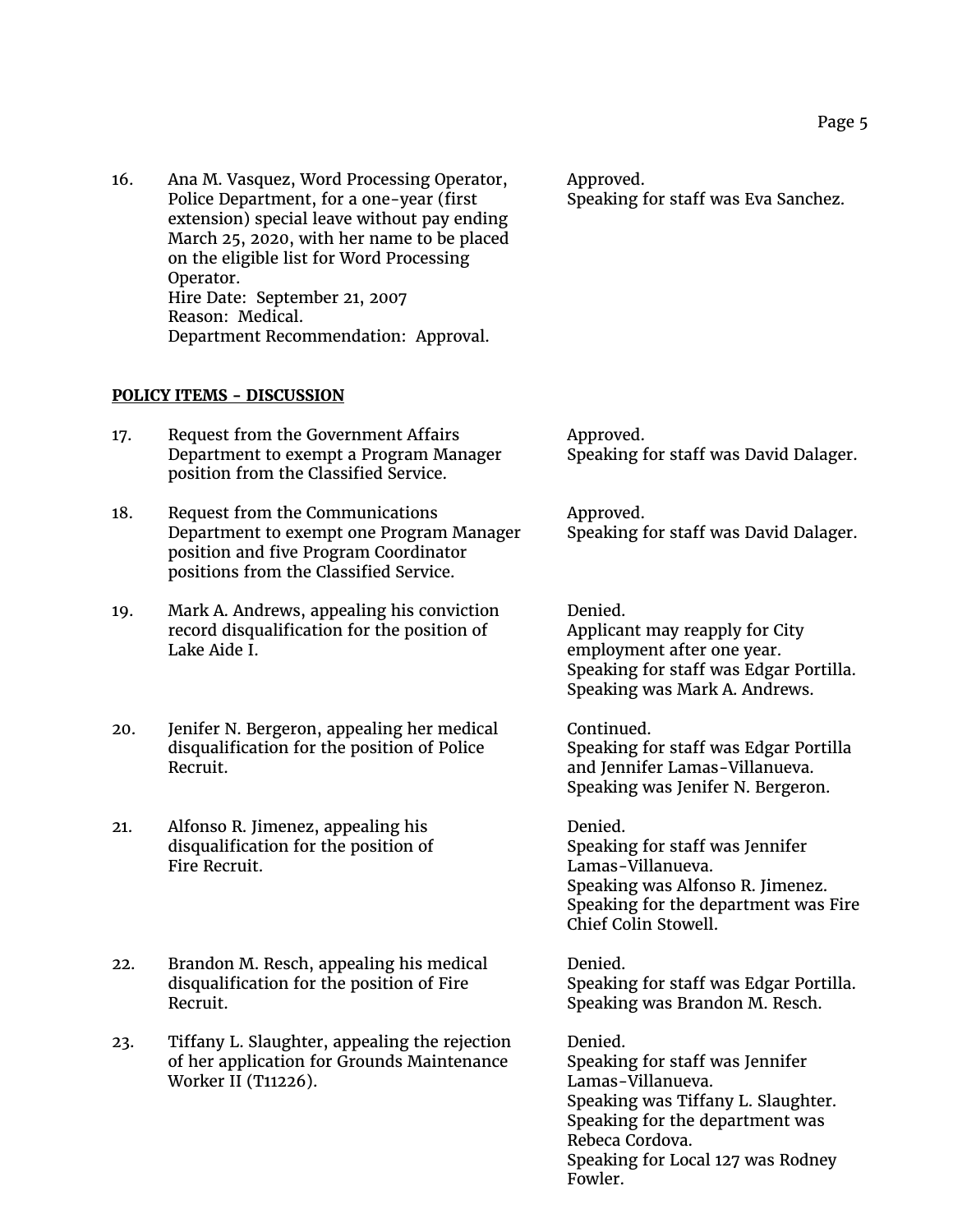## Page 6

### **LEAVES OF ABSENCE WITHOUT PAY - IN ORDER**

24. Michael V. Sandoval, Sanitation Driver II, Environmental Services Department, for a one-year special leave without pay ending February 18, 2020, with his name to be placed on the eligible list for Sanitation Driver II. Hire Date: November 23, 2015 Reason: Education. Department Recommendation: Approval.

#### **LEAVES OF ABSENCE WITHOUT PAY - UNCLASSIFIED**

- 25. Amy L. Pinion, Accountant IV, Department of Finance, for a leave of absence from the Classified Service effective December 17, 2018, while filling an unclassified position with her name to be placed on the appropriate eligible list.
- 26. Abegaile R. Serafico, Supervising Department Human Resources Analyst, Human Resources Department, for a leave of absence from the Classified Service effective March 4, 2019, while temporarily filling an unclassified position with her job to be saved. If selected for permanent appointment, this leave will be modified from job saved to name on eligible list.
- 27. Cheryl A. Smoot, Supervising Management Analyst, Purchasing and Contracting Department, for a leave of absence from the Classified Service effective January 21, 2019, while temporarily filling an unclassified position with her job to be saved. If selected for permanent appointment, this leave will be modified from job saved to name on eligible list.
- 28. Trisha M. Tacke, Senior Budget Development Analyst, Department of Finance, for a leave of absence from the Classified Service effective December 17, 2018, while temporarily filling an unclassified position with her job to be saved. If selected for permanent appointment, this leave will be modified from job saved to name on eligible list.